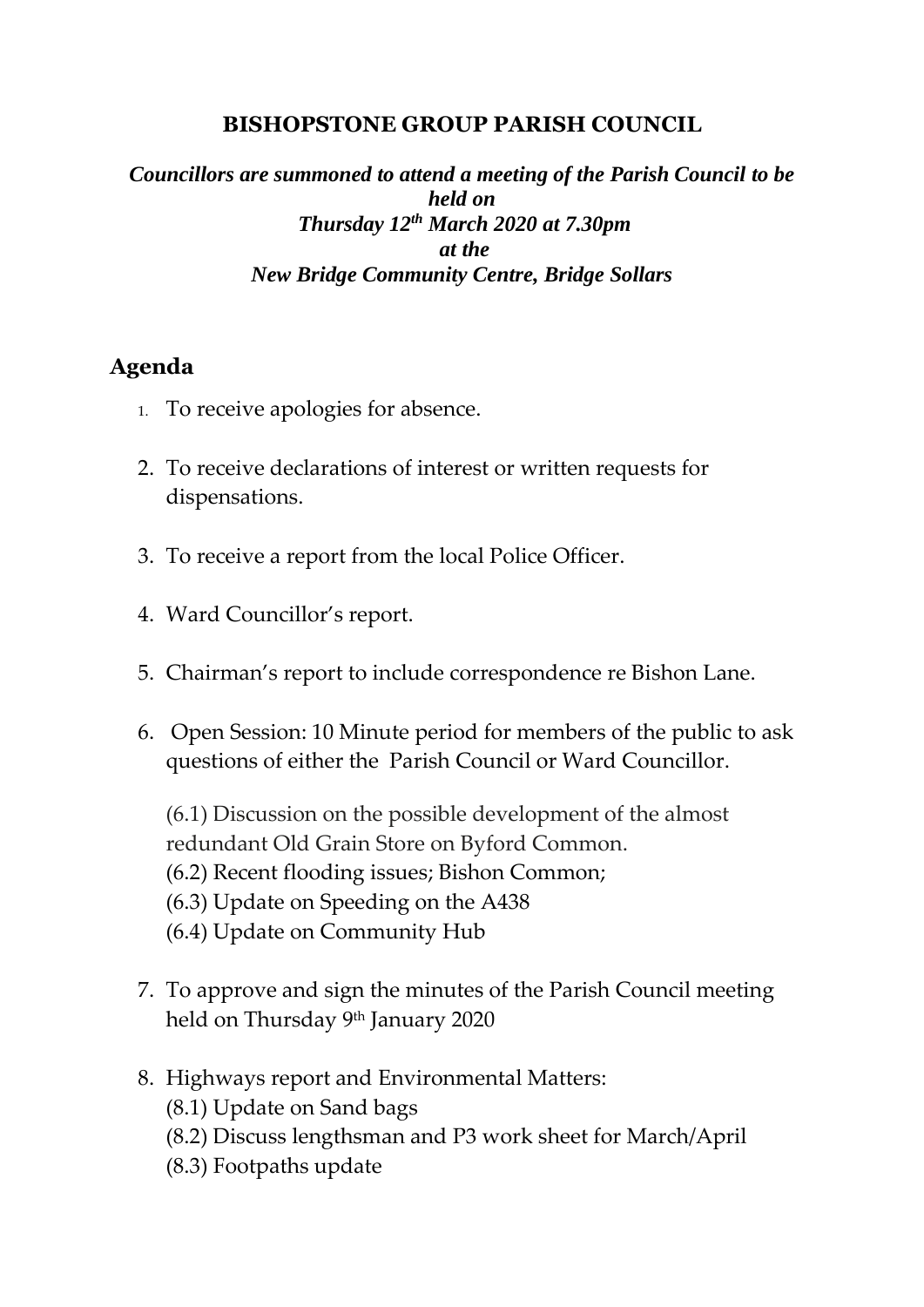(8.4) Kissing Gates

- 9. Finance: up-to-date accounts sheet/schedule of payment sheet circulated. Payments since last meeting.
	- (9.1) To discuss renewal of the SLCC annual subscription
	- (9.2) Agree payment of outstanding invoices
	- (9.3) End of year accounts. Internal and External audit.
	- (9.4) To agree Clerk's annual increment.
- 10.Planning matters: Land adj. to The Clovers Bishopstone -update
- 11.Correspondence:

Web site suitability after Sept.

Programme of Commemorative Events

Email on Flooding issues; Parish Summit Day; County Plan; VE and VJ Day commemoration and Coronavirus – public information.

County Plan 2020-2024

West Mercia PCC Road Safety Strategy

Letter on behalf of the Accessibility Working Group

All correspondence has been previously circulated

12. Date of next meeting will be the Thursday 14<sup>th</sup> May 2020

## Signed*: Lesley Hay* – Parish Clerk